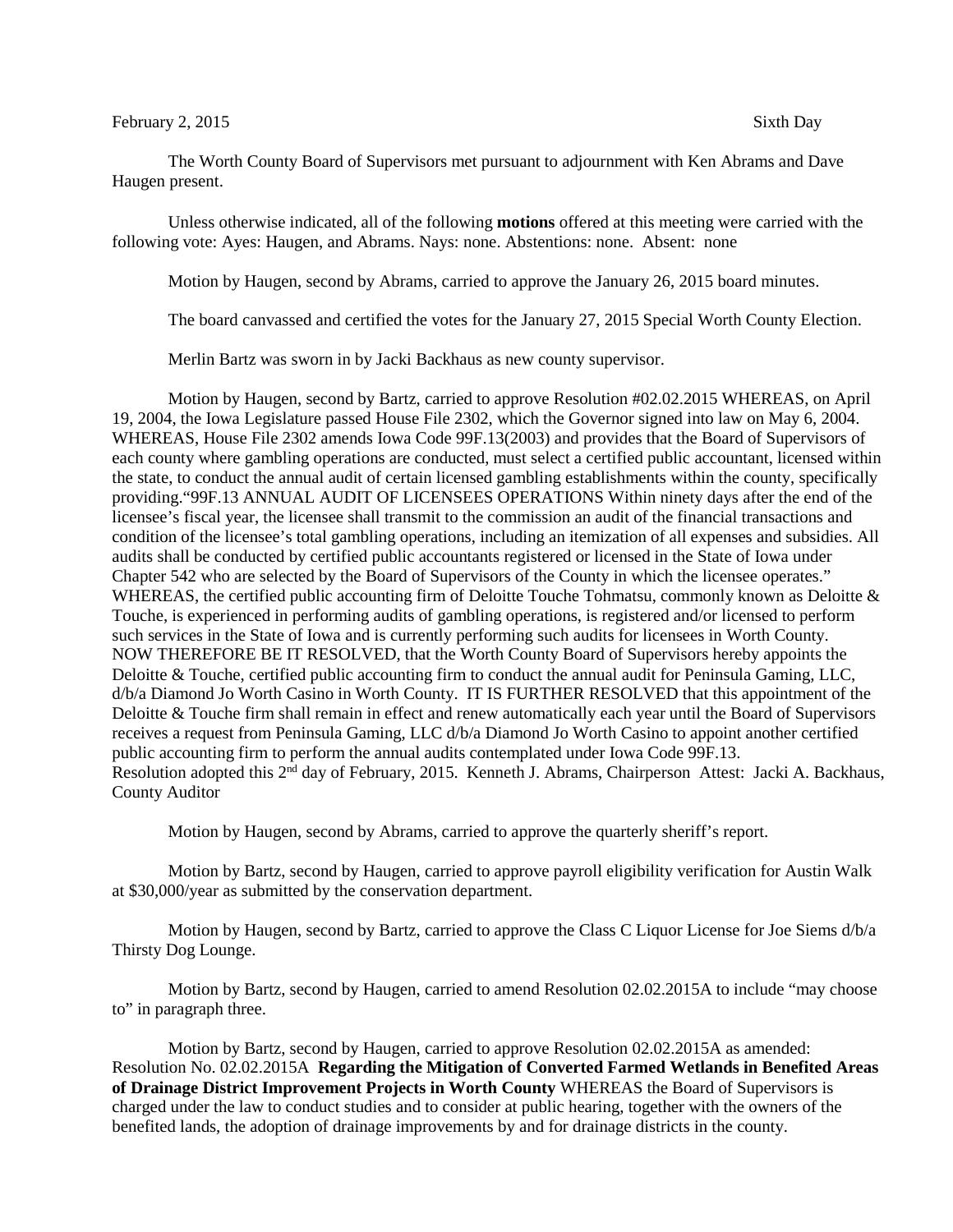WHEREAS drainage district improvements may be found by the USDA to cause the conversion of farmed wetlands subject to wetland conservation rules of the federal farm program and thereby cause the owners of the converted wetlands to be subjected to heavy penalties for violations of the program rules.

WHEREAS the Board believes it is important to establish a balanced and consistent policy that supports the inclusion of mitigation for converted farmed wetlands in drainage district projects and provides that drainage districts may choose to share the costs of mitigation with the owners of the converted farmed wetlands. WHEREAS the Board anticipates that several drainage districts will in 2015 and later consider improvements which will, if approved at public hearing, result in the conversion of farmed wetlands in the benefited areas and the Board has learned that there is no affordable converted wetland mitigation currently available, but that mitigation is also anticipated to be available in the future.

WHEREAS farm program rules allow the owners and tenants of farmed wetland converted by drainage districts to avoid program penalties and retain eligibility if they do not crop the area of the converted farmed wetland. WHEREAS the Board believes it is important for drainage districts to continue to support mitigation of farmed wetlands converted by drainage district improvement projects when affordable mitigation is not available so that the projects may be considered for approval and, if approved, be constructed all in a timely manner. IT IS HEREBY RESOLVED that for all proposed drainage district improvements projects in the county that will hereafter be considered for adoption at public hearing in the county and which are under the sole jurisdiction of the Board, and subject to the following conditions, the drainage district will provide, from the drainage district's funds, a mitigation offset fee or credit of up to \$7,500 per farmed wetland acre to each owner of farmed wetland that will be converted by the drainage district project, the funds then to be used toward the owners' independent pursuit of compensatory mitigation if so desired.

- Condition 1. The drainage district determines either through a jurisdictional determination of the Corps of Engineers or by the opinion of the drainage district's appointed engineer that the farmed wetland is not subject to regulation under Section 404 of the federal Clean Water Act. [Note: If a farmed wetland is subject to Clean Water Act jurisdiction then the drainage district will be directly responsible for the regulatory agency project permits and associated mitigation requirements and no mitigation offset fee or credit will be provided under this policy.]
- Condition 2. An owner of a farmed wetland that may be converted by the proposed project must timely provide to the drainage district a copy of a USDA issued or approved certified wetland determination for land in the benefited area. So that the added cost of the mitigation offset may be included in the board's considerations, this documentation must be placed on file with the county before the time that the board finalizes its decision at public hearing to approve the construction of drainage improvements in the district. If the farmed wetland documentation is not timely provided then no mitigation offset fee or credit will be provided by the drainage district.
- Condition 3. The owner of a farmed wetland must exhaust the reasonable options available through the local or area USDA staff to minimize the size of the farmed wetland as may be available to them at or after the time of their receipt of the notice of the public hearing. If this is not done the Board reserves the option to independently assess the accuracy of the claimed farmed wetland acres and to reduce or eliminate the mitigation offset fee or credit provided for under this policy.
- Condition 4. Before credits or payments for a mitigation offset will be released to a farmed wetland owner the owner must provide a statement in writing from the USDA that the farmed wetland will be converted by the drainage district project and that continued cropping of the farmed wetland after it is converted will affect the owner's farm program eligibility. This statement is required even if the landowner is currently not a farm program participant.
- Condition 5. If a project is not completed and federal or state laws or regulations change prior to the release of the mitigation offsets provided for herein, and it has been determined that the drainage